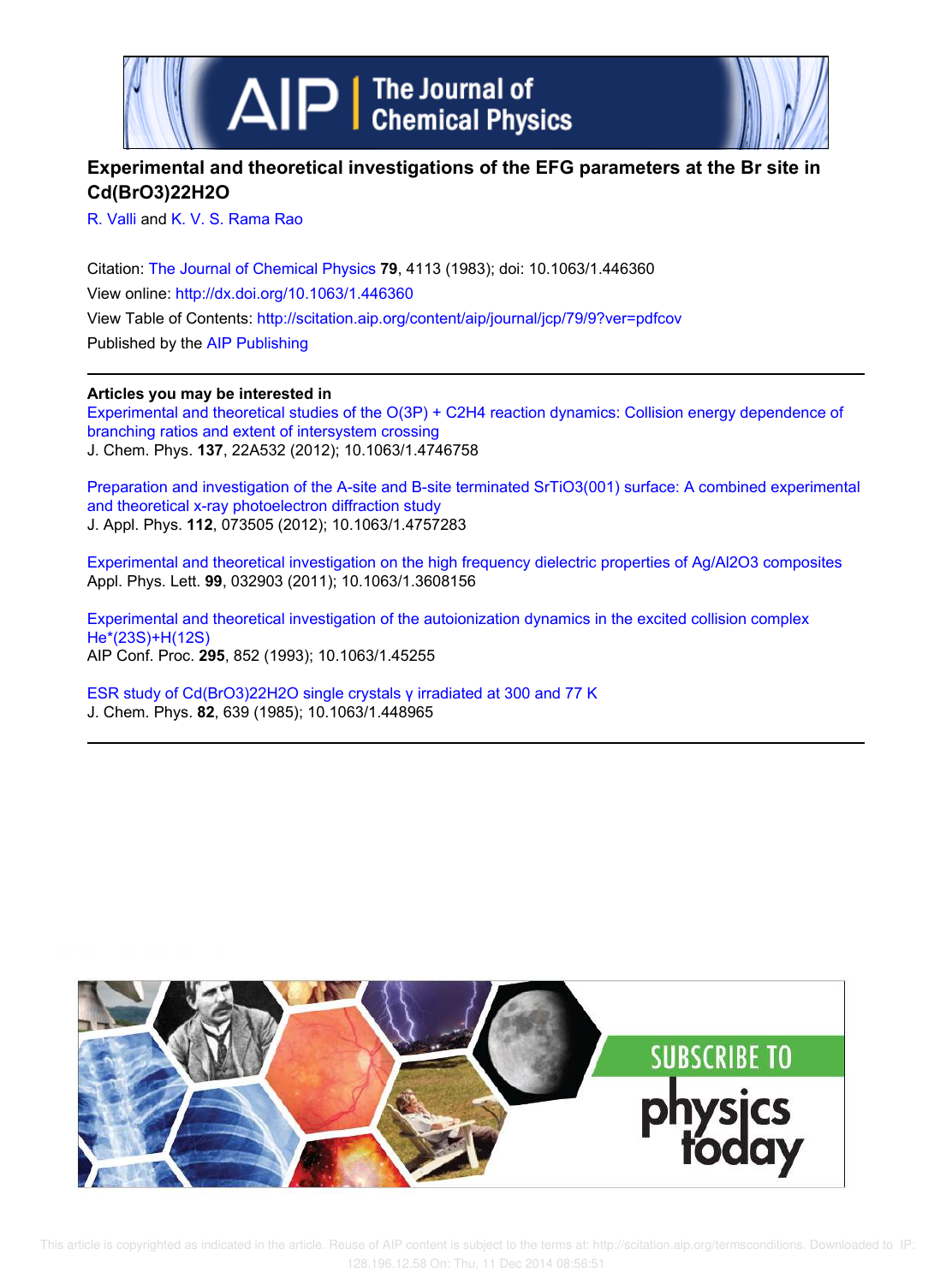# **Experimental and theoretical investigations of the EFG parameters at the Br site in Cd(Br0<sup>3</sup> )2 . 2H20**

R. Valli and K. V. S. Rama Rao

*Department of Physics. Indian Institute of Technology. Madras 600 036. India*  (Received 10 February 1983; accepted 15 April 1983)

In  $Cd(BCO<sub>3</sub>)<sub>2</sub> \cdot 2H<sub>2</sub>O$  there are two chemically inequivalent sites of bromine in the unit cell which give rise to two nuclear quadrupole resonances for each isotope of bromine both at RT as well as at LNT. Single crystal Zeeman experiments carried out on the <sup>79</sup>Br resonances at RT have revealed the presence of four physically inequivalent sites belonging to each crystallographic site of bromine and the EFG parameters at these sites have been obtained. The conventional point-charge model, when applied to this system for the evaluation of the field gradient at the Br sites, has yielded unsatisfactory results. In an attempt to include the effect of the covalent bonding in the bromate group, CNDO/2 MO calculations have been carried out on the two inequivalent bromate groups of the system and from the resulting population densities in the orbitals, intraionic EFG or  $q_{\text{cov}}$  has been estimated. Later, interionic contribution  $q_{\text{iso}}$ , obtained from a point-charge approximation to the rest of the lattice has been added to  $q_{cov}$  to obtain the total EFG. The results obtained from this model are in good agreement with the experimental values and it is found that intraionic EFG forms more than 95% of the total EFG at the Br site.

#### **INTRODUCTION**

In the bromate salts, the bromine atom is present in the molecular ion  $(BrO<sub>3</sub>)$ <sup>-</sup> and is covalently bonded to the oxygens of the group, whereas the whole lattice is ionic. The electric field gradient (EFG) at the bromine site can be considered to be made up of two parts: The contribution coming from the particular  $(BrO<sub>3</sub>)$ <sup>-</sup> group that contains the resonant atom (intraionic) and the contribution coming from the rest of the ions in the lattice (interionic). The nuclear quadrupole resonance (NQR) frequency of bromine in all the bromates that have been studied so  $far<sup>1</sup>$  lies in a narrow frequency range and this range is intermediate between the NQR frequency of bromine in a typical ionic solid and a molecular solid. Similar grouping of resonance frequencies is found also in the case of chlorine resonances in chlorates.  $2,3$  This fact suggests that the EFG at the halogen site in chlorates or bromates is mainly due to the  $XO<sub>3</sub>(X-Cl, Br)$ ion. The theoretical calculation of EFG carried out so far on chlorates and bromates<sup>4-6</sup> is based on the pointcharge approximation to the entire lattice and this model has not been successful in all the cases.

In the present investigation an attempt has been made to investigate the relative importance of the intraionic and interionic EFG's at the bromine site in  $Cd(BrO<sub>3</sub>)<sub>2</sub>$  $2H_2O$ . First, the conventional point-charge model has been applied to the lattice and as expected the results have not been satisfactory. Later, the intraionic EFG of the bromine group has been determined separately, taking into consideration the covalent bonding in the group. For this purpose CNOO/2 molecular orbital (MO) calculations have been carried out on the  $(BrO<sub>3</sub>)$ <sup>-</sup> ions of this system. Finally, the interionic contribution obtained from a point-charge approximation to the rest of the lattice has been added to the intraionic EFG to give the total EFG. For comparison with the theoretical values, the EFG parameters at the Br site have been determined experimentally from single crystal Zeeman effect studies.

## CRYSTALLOGRAPHY

The crystal structure of  $Cd(BrO<sub>3</sub>)<sub>2</sub> \cdot 2H<sub>2</sub>O$  has been reported recently by two independent groups.  $7-9$  The crystal belongs to the orthorhombic system and the space group is  $P2_12_12_1 (D_2^4)$ . The structure data given by both the groups are nearly the same, but for an interchange in the naming of " $b$ " and " $c$ " axes and a shift in the origin in fixing the position coordinates. The unit cell contains<sup> $7,8$ </sup> four molecular units and its dimensions are  $a = 12,492 \text{ Å}, b = 6,170 \text{ Å}, \text{ and } c = 9,328 \text{ Å}.$  The projection of the crystal structure in the *c* plane is given in Fig. 1. The bromine atom occupies two crystallographically inequivalent sites in the unit cell. The atoms  $Br(1)$ ,  $O(11)$ ,  $O(12)$ , and  $O(13)$  form one bromate group whereas  $Br(2)$ ,  $O(21)$ ,  $O(22)$ , and  $O(23)$  form the other bromate group. In bromate group (1) the Br-O bond lengths are in the range 1.65-1.70 Å and the  $O-O$ bond lengths are in the range  $2.57-2.67$  Å. In bromate group (2) the Br-O bond length varies from 1. 63 to 1. 68 Å and the  $O-O$  bond length varies from 2.58 to 2.63 Å. It has been postulated<sup>7,8</sup> that hydrogen bond may exist between  $H_2O(1)$  molecule and  $O(11)$  and  $O(22)$ . Similarly,  $H_2O(2)$  molecule may have hydrogen bonds with  $O(13)$  and  $O(23)$ .

#### EXPERIMENTAL

## A. Preparation of the material and crystal growth

 $Cd(BrO<sub>3</sub>)<sub>2</sub> \cdot 2H<sub>2</sub>O$  was obtained by double decomposition of  $Ba(BrO<sub>3</sub>)<sub>2</sub> · H<sub>2</sub>O$  and  $3CdSO<sub>4</sub> · 8H<sub>2</sub>O$ :

$$
3\text{Ba}(\text{BrO}_3)_2 \cdot \text{H}_2\text{O} + 3\text{CdSO}_4 \cdot 8\text{H}_2\text{O}
$$

$$
-3Cd(BrO3)2 \cdot 2H2O + 3BaSO4 + 5H2O \cdots
$$
 (1)

A hot solution of  $Ba(BrO<sub>3</sub>)<sub>2</sub> · H<sub>2</sub>O$  in water is mixed with an aqueous solution of  $3CdSO_4 \cdot 8H_2O$ . Since  $Cd(BrO<sub>3</sub>)<sub>2</sub> · 2H<sub>2</sub>O$  is highly soluble in water, it appears in solution, whereas  $BASO<sub>4</sub>$  precipitates out. The precipitate is filtered out and the solution is heated to evaporate water. The material obtained is purified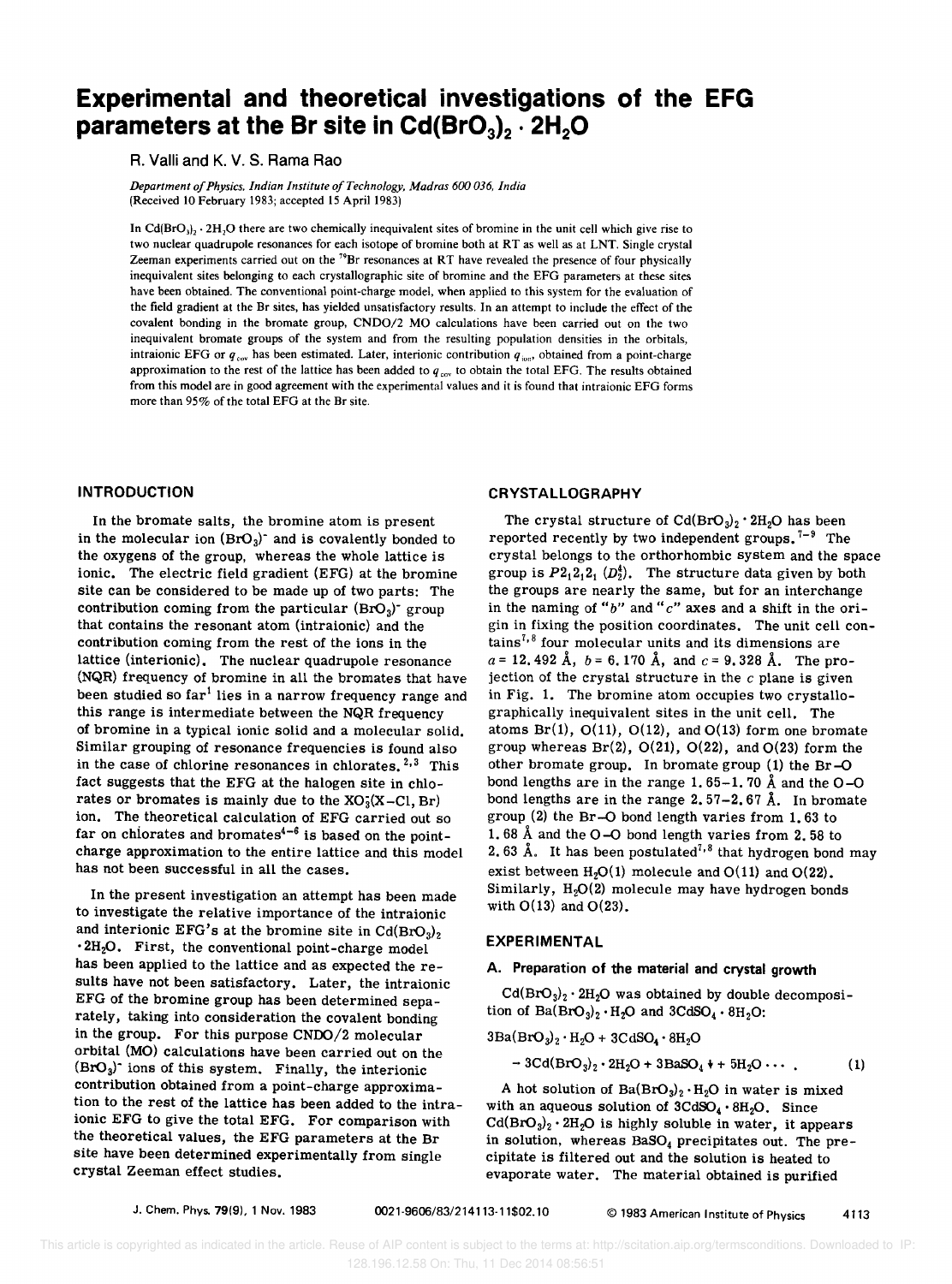

FIG. 1. Crystal structure of  $Cd(BrO<sub>3</sub>)<sub>2</sub> \cdot 2H<sub>2</sub>O$ . Projection in the c plane.

by recrystallization from water. Cadmium bromate is known to exist as monohydrate as well as dihydrate. Thermogravimetric analysis (TGA) done on the sample revealed that the substance obtained is dihydrate.

Good and large single crystals required for Zeeman study were grown from saturated aqueous solution at room temperature.

## B. Identification of the faces in the crystal for Zeeman study

The morphology of the crystal has been described by Groth.<sup>10</sup> The ratio  $a:b:c$  given by Groth is 0.9885: 1 : O. 7392. If this if *a* is halved and interchanged with *b,* the ratio obtained agrees with the xray data. When this change is made in Groth's data, the indices of the most prominent faces will be given as  $\{100\}$ ,  $\{101\}$ ,  $\{011\}$ , and  $\{021\}$ . The long axis of the crystal is *c* axis. These faces have been observed by examining tiny crystals under optical goniometer.

For conducting Zeeman effect studies of nuclear quadrupole resonance, large single crystals are required and the crystals used in the present work are more than  $2 \text{ cm}^3$  in size. Since optical goniometer cannot be used with such big crystals, the interfacial angles between the different faces have been measured with contact goniometer and the faces identified. In order to confirm these identifications, Laue photographs and single crystal diffractograms have been taken for certain specific directions.

#### C. Detection of NOR signals and arrangement of crystal holder and Zeeman coil

An externally quenched superregenerative oscillator detector has been employed for the detection of NQR signals.

For conducting the Zeeman effect studies, a pair of Helmholtz coils capable of producing uniform magnetic field has been employed. The separation of the coils is 18 cm and the field produced at the center is nearly 30 G/A. A maximum current of 5 A has been used. The coil can be rotated about a vertical axis in the horizontal plane. This rotation varies the polar angle " $\theta$ " of the magnetic field with respect to the crystal fixed coordinate system that is chosen as the reference. The crystal holder, used for holding the crystal in position inside the horizontal tank coil, can be rotated about the horizontal axis in the vertical plane. This rotation varies the azimuthual angle  $\phi$  of the magnetic field orientation. The angles  $\theta$  and  $\phi$  have been measured to an accuracy of  $\pm 0.5^\circ$ .

#### D. Method of analysis

For the determination of EFG parameters the method of zero-splitting  $locus<sup>11</sup>$  has been employed. The angle  $\phi$  is kept fixed at intervals of 5° and  $\theta$  is varied continuously from 0° to 180° and the points of coalescence of the  $\alpha$  and  $\alpha'$  components are noted. Similarly  $\theta$  is kept fixed at regular intervals and  $\phi$  is varied to obtain the zero-splitting points. The points obtained are plotted on a stereographic net and the zero-splitting loci are traced.

#### EXPERIMENTAL RESULTS

#### A. Pure quadrupole resonance studies

In  $\text{Cd}(\text{BrO}_3)_2 \cdot 2\text{H}_2\text{O}$  two resonances have been observed for each isotope of bromine both at RT as well as at 77 K and the frequencies are listed in Table I. The <sup>79</sup>Br NQR spectrum obtained with polycrystalline sample at RT is shown in Fig. 2. From the Zeeman effect experiments, the results of which will be described in the following section, it is found that the higher frequency line (line 1) at RT corresponds to the bromine atom referred to as  $Br(1)$  in the structure while the other line (line 2) corresponds to the Br(2) atom.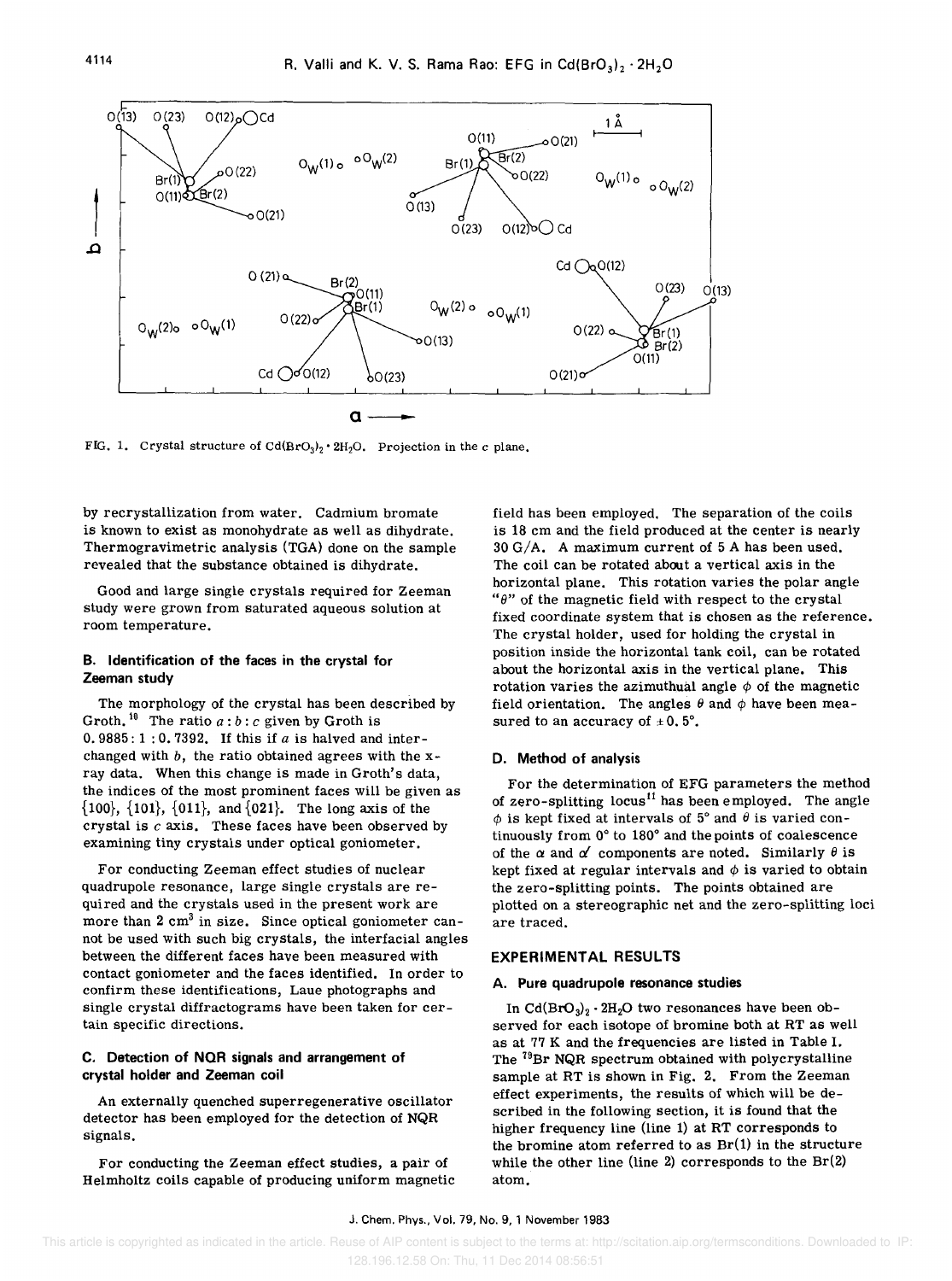

FIG. 2. <sup>79</sup>Br NQR spectrum in a polycrystalline sample of  $Cd(BrO<sub>3</sub>)<sub>2</sub> \cdot 2H<sub>2</sub>O$  at (a) 305 K and (b) 77 K.

#### B. Zeeman effect studies

Zeeman effect studies have been conducted for two different orientations of the crystal. In the first orientation the  $c$  axis of the crystal was chosen as the " $z$ " axis of the crystal fixed coordinate system *xyz* and the crystal was mounted with this axis parallel to the radio frequency (rf) axis. The *a* axis was chosen as the *"x"*  axis. The  $^{79}$ Br NQR spectrum obtained in this arrangement of the crystal is shown in Fig. 3. The resonances from both the crystallographic sites have good signal-tonoise ratio and the Zeeman splitting of both the lines have been studied. Figure 4 shows the zero-splitting loci obtained for Br(l) resonance in this rotation (rotation I). The portions of the loci near the edges are not shown in the plot. There are four loci *A, B,* C, and *D* showing that these are four different orientations of the EFG tensor corresponding to this site. In other words, there are four physically inequivalent Br(1) sites in the unit cell. Figures 5(a) and 5(b) show the zerosplitting loci *E, F,* G, and *H* obtained for the resonance due to Br(2). Here also there are four physically inequivalent sites. The data obtained have been analyzed and the direction cosines of the principal EFG *z* axis and the

| mined. The results are given in Table II.           |
|-----------------------------------------------------|
| The experiment was repeated by rotating the crystal |

asymmetry parameter  $\eta$  at these sites have been deter-

experiment was repeated by rotating the crystal about the *a* axis. The *c* axis of the crystal was taken as the *x* axis of the crystal fixed coordinate system *xyz.*  The NQR spectrum of  $^{79}Br$  obtained when the crystal is arranged in this way is shown in Fig. 6. In this orientation the intensity of the resonance from the  $Br(2)$  site is too low to study the splittings and hence the experiment has been carried out only on the resonance from the Br(1) site. The zero-splitting loci obtained for this line in this rotation (rotation II) is shown in Fig. 7. The portions of the loci near the edges are not shown in the plot. There are four loci *A', B', C',* and *D'* 



TABLE I. NQR frequencies of bromine in  $Cd(BrO<sub>3</sub>)<sub>2</sub> \cdot 2H<sub>2</sub>O.$ 

|       |                    | NQR frequency of    |                             |
|-------|--------------------|---------------------|-----------------------------|
| Site  | Temperature<br>(K) | $^{79}$ Br<br>(MHz) | ${}^{81}\text{Br}$<br>(MHz) |
| Br(1) | 305                | 174.48              | 145.76                      |
|       | 77                 | 177.63              | 148.39                      |
|       | 305                | 174.37              | 145.67                      |
| Br(2) | 77                 | 178.54              | 149.16                      |

FIG. 3. <sup>79</sup>Br NQR spectrum in single crystal of Cd(BrO<sub>3</sub>)<sub>2</sub> · 2H<sub>2</sub>O oriented with  $c$  axis paralel to rf axis.

#### J. Chern. Phys., Vol. 79, No.9, 1 November 1983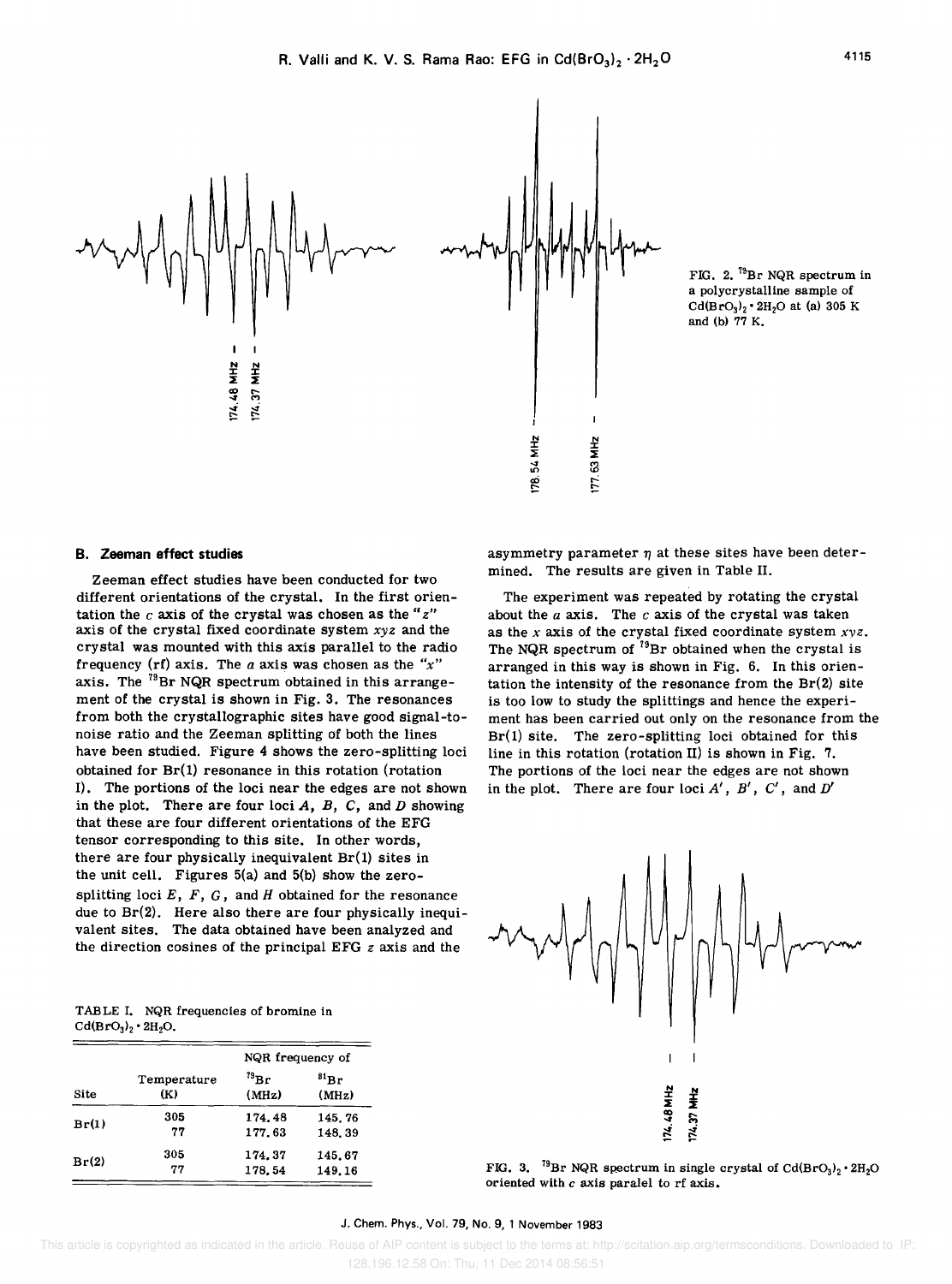

FIG. 4. Stereographic plot of the loci *A. B.* C. and *D* obtained for line one in rotation 1.

which correspond, respectively, to the loci *A, B,* C, and *D* obtained in rotation I. The EFG parameters derived from these loci are shown in Table III.

## THEORETICAL EVALUATION OF THE EFG PARAMETERS

#### A. Calculations based on the point-charge model

In the conventional point-charge model the point charge approximation is used for the entire lattice including the atoms that are covalently bonded to the resonant atom. In an idealized model the ions in the lattices are assumed to be spherically symmetric having a closed shell structure and the coupling constant is written as

|  |  | TABLE II. EFG parameters obtained from rotation I. |  |  |  |  |
|--|--|----------------------------------------------------|--|--|--|--|
|--|--|----------------------------------------------------|--|--|--|--|

|       |       | Direction cosines of the Z axis<br>with respect to |        |              |      |  |  |
|-------|-------|----------------------------------------------------|--------|--------------|------|--|--|
| Site  | Locus | $\boldsymbol{a}$                                   | h      | $\mathcal C$ | η    |  |  |
|       | A     | 0.2505                                             | 0.7733 | 0.5824       | 0.05 |  |  |
|       | B     | 0.2439                                             | 0.7752 | $-0.5826$    | 0.05 |  |  |
| Br(1) | C     | $-0.2549$                                          | 0.7710 | $-0.5834$    | 0.05 |  |  |
|       | D     | $-0.2451$                                          | 0.7707 | 0.5882       | 0.05 |  |  |
|       | E     | 0.7085                                             | 0.6975 | 0.1072       | 0.03 |  |  |
|       | F     | 0.7044                                             | 0.6982 | $-0.1278$    | 0.02 |  |  |
| Br(2) | G     | $-0.7053$                                          | 0.6987 | $-0.1201$    | 0.02 |  |  |
|       | Н     | $-0.7070$                                          | 0.6999 | 0.1009       | 0.01 |  |  |

$$
e^2 q Q = (e^2 q Q)_{1 \text{att}} (1 - \gamma_{\infty}) \tag{2}
$$

where  $(e^2qQ)_{\text{latt}}$  is obtained by summing up the contributions of the various ions in the lattice.  $\gamma_{\infty}$  is the antishielding factor.

In the present work, the lattice summations have been computed using a program written for IBM 370/155 system. This program can be used for calculating the EFG in crystals belonging to cubic, tetragonal, orthorhombic, and also monoclinic systems.

Regarding the charges assigned to the various atoms, complete ionicity has been assumed and a charge of *+ 2e* and - *e* have been assigned to the cadmium atom and the bromate group, respectively, where *e* is the proton charge. The water molecule has been assumed to be replaced by a charge of + O. *3e* on the protons and

| TABLE III. EFG parameters obtained from rotation II. |  |  |  |  |  |  |
|------------------------------------------------------|--|--|--|--|--|--|
|------------------------------------------------------|--|--|--|--|--|--|

|       |              |           | Direction cosines of the<br>Z axis with respect to |           |      |
|-------|--------------|-----------|----------------------------------------------------|-----------|------|
| Site  | Locus        | a         | b                                                  | c         | η    |
|       | $\mathbf{A}$ | 0.2923    | 0.7671                                             | 0.5676    | 0.06 |
| Br(1) | $B^{\prime}$ | 0.2923    | 0.7778                                             | $-0.5528$ | 0.04 |
|       | C'           | $-0.2756$ | 0.7777                                             | $-0.5650$ | 0.05 |
|       | D'           | $-0.2924$ | 0.7587                                             | 0.5822    | 0.05 |

#### J. Chem. Phys., Vol. 79, No.9, 1 November 1983

This article is copyrighted as indicated in the article. Reuse of AIP content is subject to the terms at: http://scitation.aip.org/termsconditions. Downloaded to IP: 128.196.12.58 On: Thu, 11 Dec 2014 08:56:51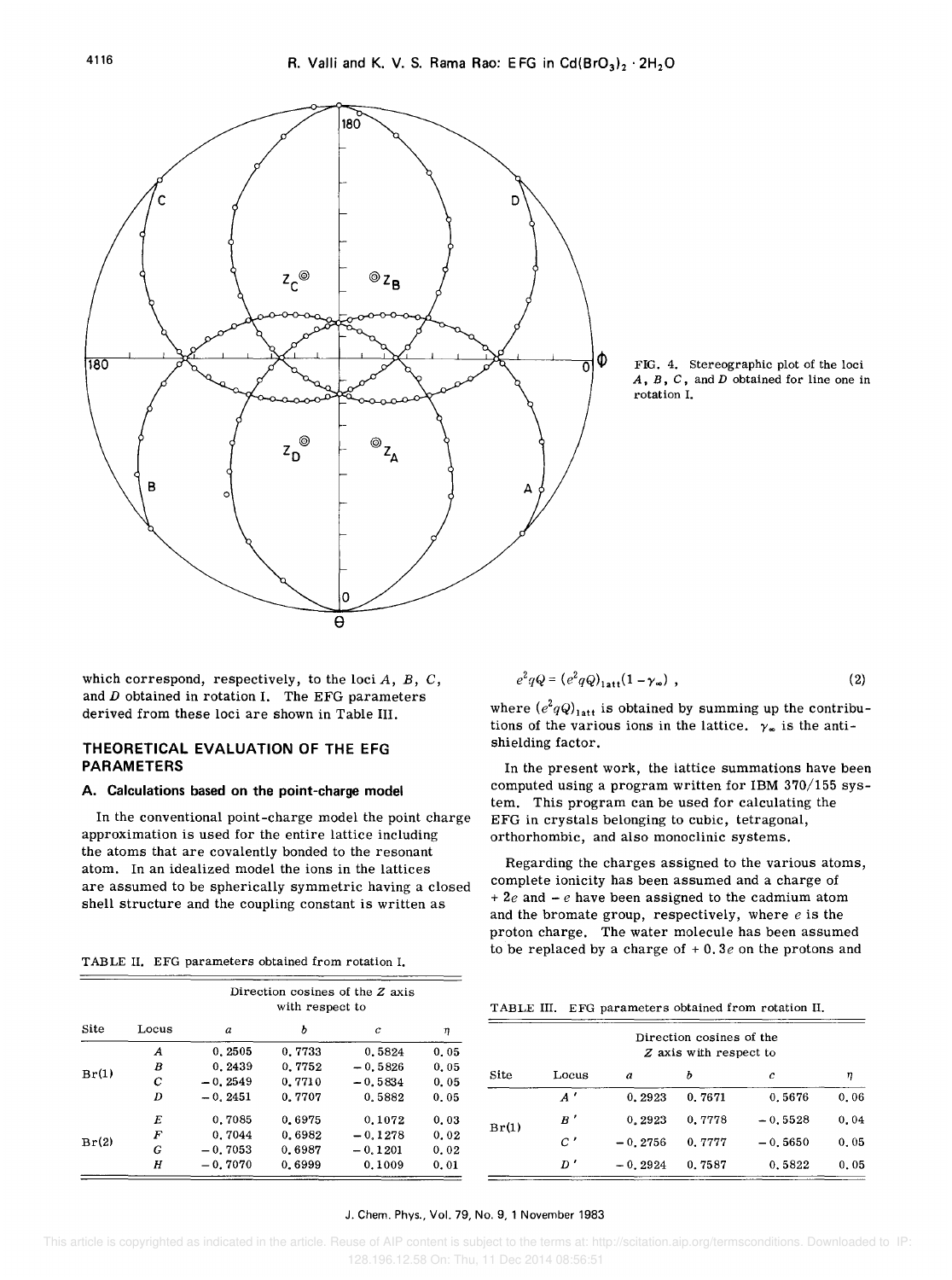

FIG. 5. (a) stereographic plot of the loci *E* and *F* obtained for line two in rotation I. (b) Stereographic plot of the loci G and *H* obtained for line two in rotation I.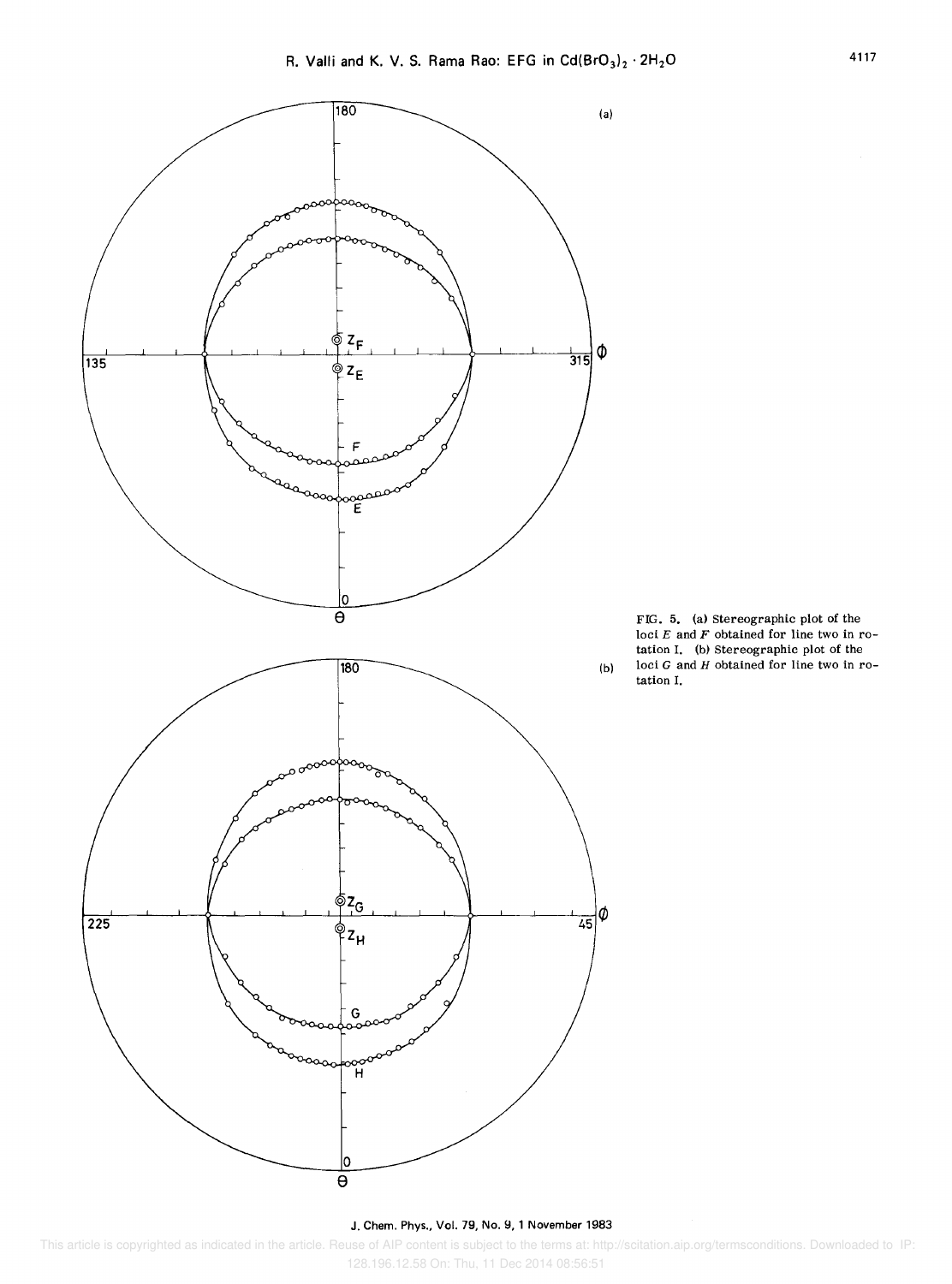FIG. 6. <sup>79</sup>Br NQR spectrum in single crystal of  $Cd(BrO_3)_2 \cdot 2H_2O$ oriented with *a* axis parallel to rf axis.

74.48 MHz 174.37 MHz

a charge of - O. *6e* on the oxygen, consistent with the value of the dipole moment of water. The positions of the hydrogens have been deduced from the postulated hydrogen bonds taking  $O_w$ -H bond distance to be 0.987 Å. From the CNOO/2 MO calculations done on the two inequivalent bromine groups of this system, the details of which follow, the net charges on bromine and oxygens

have been deduced. The charges obtained are Br(1) : O. *3270e,* 0(11): - O. *4502e ,* 

$$
B(r(1): 0.3270e, 0.011) = 0.4302e,
$$
  
 
$$
O(12): -0.4544e, and O(13): -0.4244e
$$
  
and  
 
$$
Br(2): 0.3289e, O(21): -0.4464e,
$$

 $O(22)$ : -0.4273*e*, and  $O(23)$ : -0.4553*e*.

These charges have been substituted in the pointcharge model calculations.

Having fixed the charges on all the different types of ions, the summation of their contributions is carried over successive shells of unit cells until satisfactory convergence of all the components of the EFG tensor is reached. The EFG tensor thus obtained in the *abc* axes system is then diagonalized to obtain the principal components. The EFG parameters obtained for the  $Br(1)$ and Br(2) sites are shown in Table IV. The quadrupole coupling constant (QCC) has been evaluated substituting the various values of  $\gamma$  that are available in the literature<sup>12–16</sup> for Br.

#### B. Intraionic EFG based on **MO** calculations

As mentioned already in the Introduction, the EFG at the Br site can be considered as the sum of the intraionic EFG or the covalent EFG  $q_{cov}$  and the other contribution coming from the rest of the ions in the lattice, which may be referred to as the interionic EFG or  $q_{ion}$ . Thus,  $q = q_{\text{cov}} + q_{\text{ion}}$ .



FIG. 7. Stereographic plot of the loci *A', B', C',* and *D'* obtained for line one in rotation II.

#### J. Chern. Phys., Vol. 79, No.9, 1 November 1983

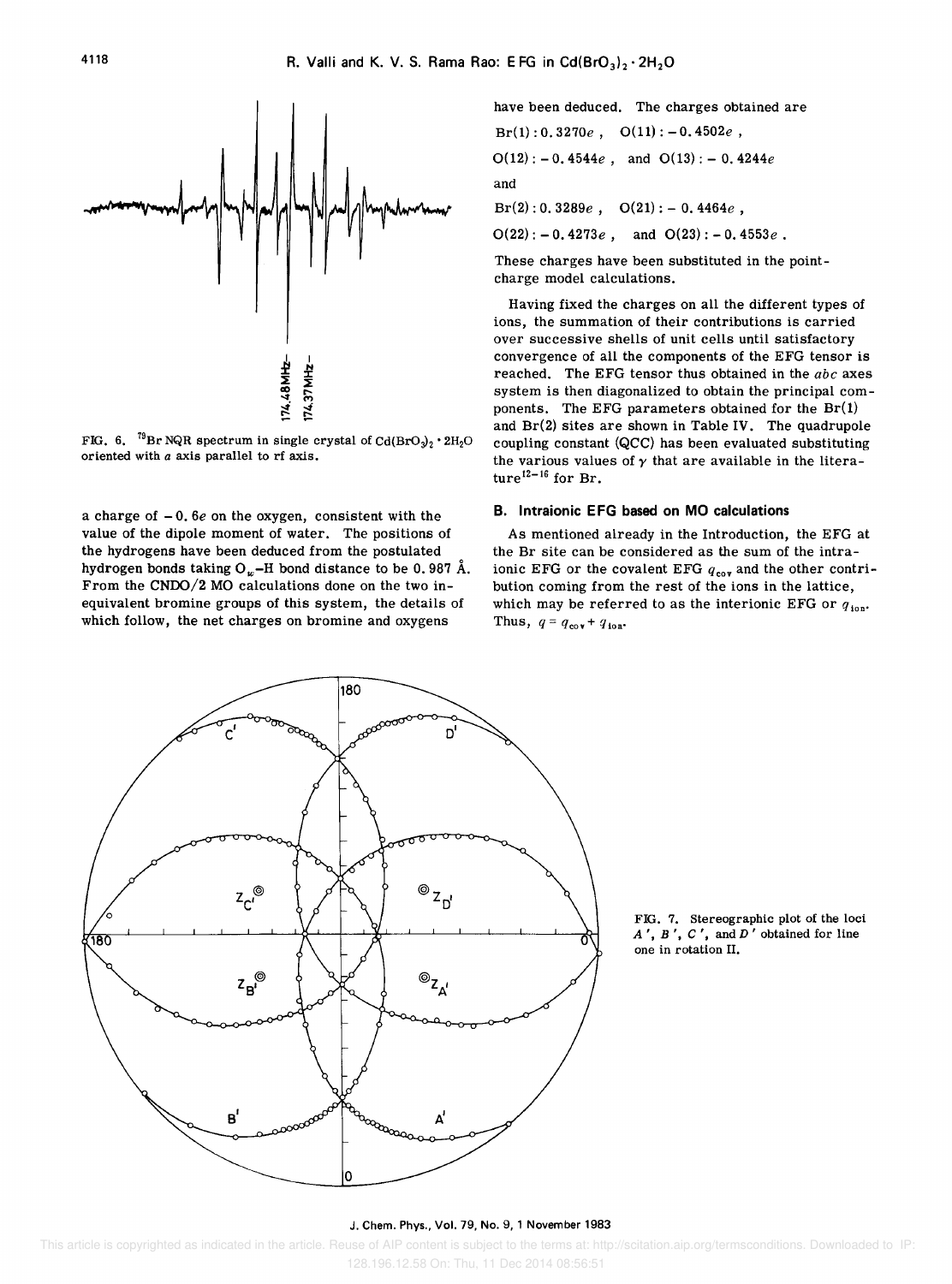dReference 15. "Reference 14.

TABLE IV. Results of the point-charge model calculations compared with the experimental values.

| Site  | Quantity                                                        |         | Experimental |         |                                                        |       | Theoretical                     |
|-------|-----------------------------------------------------------------|---------|--------------|---------|--------------------------------------------------------|-------|---------------------------------|
|       |                                                                 |         |              |         | $\gamma_{\infty}$                                      |       | $ (e^2qQ/h) $<br>(MHz)          |
|       | $ (e^2qQ/h) $<br>in MHz                                         |         | 349.24       |         | $-35^{2}$<br>$-99b$<br>$-123$ <sup>c</sup><br>$-195^d$ |       | 50.8<br>141.1<br>174.9<br>276.5 |
| Br(1) | η                                                               |         | 0.05         |         | $-210^{\circ}$                                         | 0.46  | 297.7                           |
|       | Direction cosines of<br>Z axis with respect<br>to: $a b c$ axes | $-0.25$ | 0, 77        | $-0.58$ | $-0.02$                                                | 0,62  | $-0.78$                         |
|       |                                                                 |         |              |         | $-35$<br>$-99$<br>$-123$                               |       | 69.2<br>192.4<br>238.6          |
|       | $ (e^2q Q/h) $<br>in MHz                                        |         | 348.79       |         | $-195$<br>$-210$                                       |       | 377.1<br>406.0                  |
| Br(2) | $\eta$                                                          |         | 0.02         |         |                                                        | 0, 29 |                                 |
|       | Direction cosines of<br>Z axis with respect<br>to: $abc$ axes   | 0, 71   | 0.70         | 0, 11   | 0,65                                                   | 0.67  | 0, 35                           |

aReference 16.

°Reference 13.

In the present investigation, in order to determine the intraionic EFG, MO calculations based on the  $\text{CNDO}/2$ scheme have been performed on the two inequivalent bromate groups of  $Cd(BrO<sub>3</sub>)<sub>2</sub> \cdot 2H<sub>2</sub>O$ . The method of Cotton and Harris<sup>17</sup> as adapted by Kaplansky and Whitehead<sup>18</sup> has been used for the determination of EFG.

A computer  $program<sup>19</sup>$  to do numerical calculations based on the CNDO/2 scheme for atoms not heavier than chlorine is already available. For the present work, this program has been extended to III row atoms along the line of Hase and Schweig. 20 When III row atoms are present, Coulomb and exchange intergrals will involve the *4s, 4p,* and 4d orbitals also and this necessitates the addition of a few more *y* and *z* coefficients in the program. The parameters of the CNDO/2 method required for the III row atoms have been taken to be the same as those prescribed in Ref. 20.

The configurations of the groups are taken to be the same as those given in the x-ray data. The *4s, 4p,* and *4d* orbitals of bromine and 2s and *2p* orbitals of the three oxygens have been considered in the basis set. Once the molecular orbitals have been determined as linear combination of atomic orbitals (LCAO's) as

$$
k = \sum_{i=1}^{n} C_i^k \phi_i \tag{3}
$$

the population density matrix is constructed. The population density matrix is, in general, a square matrix whose order is equal to the number of orbitals in the basis set. The elements of this matrix are of the general form

$$
P_{ij} = 2 \sum_{k}^{\text{occ}} C_i^k C_j^k \tag{4}
$$

where the summation is over all the occupied MOs. Since only the *P* electrons of the resonance atom have the maximum contribution to the various terms in the population density matrix, the  $3 \times 3$  submatrix on the *p* orbitals of the resonant atom alone is important in the determination of EFG. These population density submatrices obtained for the two bromate groups are shown in Table V.

When the MOs have been obtained following the CNDO scheme, the approximations involved in Cotton and Harris method<sup>17</sup> become imperative and in addition the

TABLE V. Population density submatrices in *abc* system.

|                      | $(a)-Br(1)$ site   |           |                  |
|----------------------|--------------------|-----------|------------------|
|                      | $P_{x}$            | $P_{v}$   | $P_{\mathbf{z}}$ |
| $P_{x}$              | 0.9326             | $-0.0547$ | 0.0604           |
| $P_{\mathbf{v}}$     | $-0.0547$          | 1,1894    | $-0.2017$        |
| $P_{\rm z}$          | 0.0604             | $-0.2017$ | 1.0995           |
|                      | $(b) - Br(2)$ site |           |                  |
| $P_{\rm r}$          | 1.1163             | 0.2086    | 0.0367           |
| Р.                   | 0.2086             | 1,1292    | 0.0417           |
| $P_{\boldsymbol{z}}$ | 0.0367             | 0.0417    | 0.9015           |

#### J. Chem. Phys., Vol. 79, No.9, 1 November 1983

Reference 12.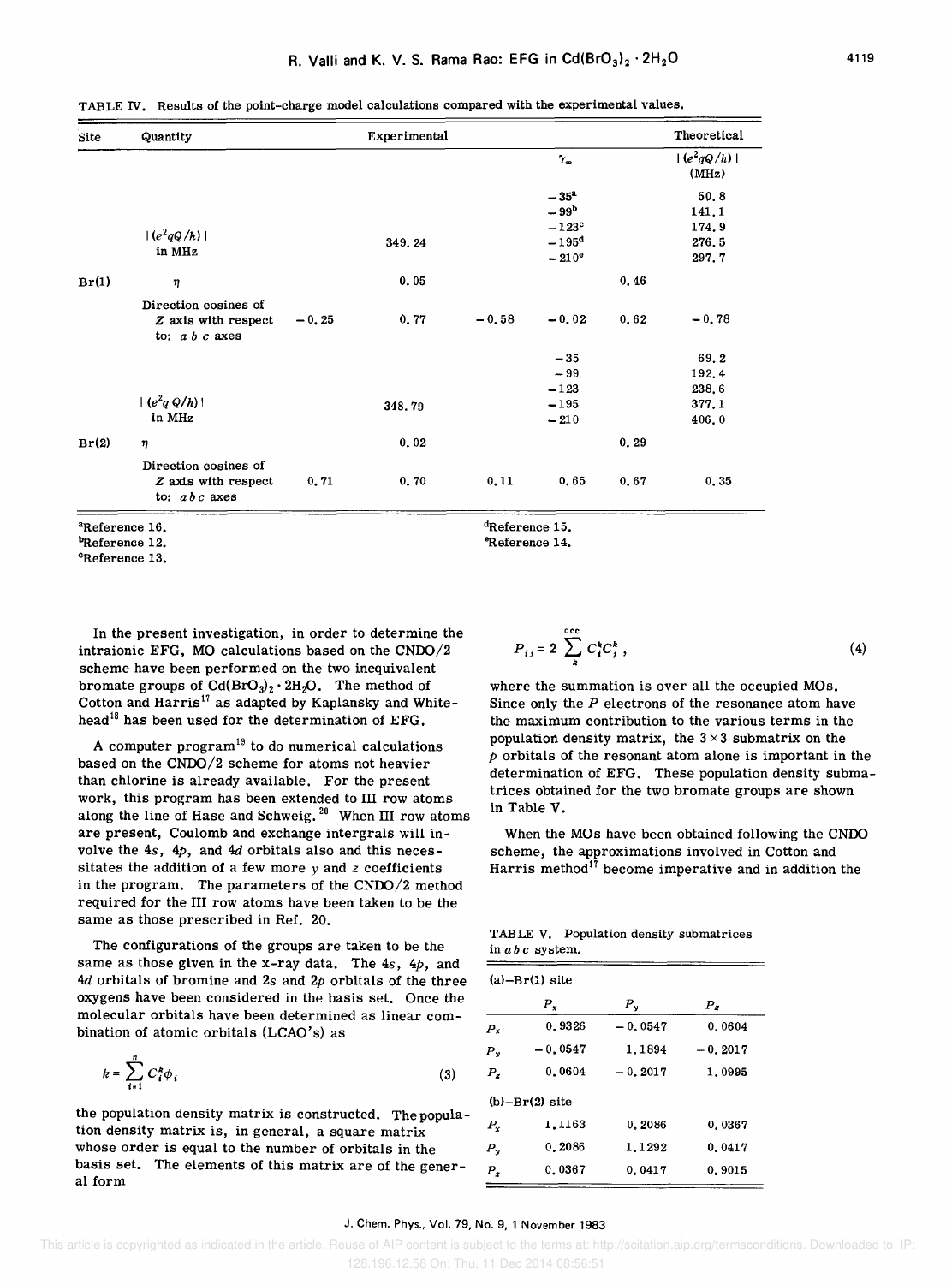| Site  | Quantity                                                      |         | Experimental |         |         | Theoretical |         |
|-------|---------------------------------------------------------------|---------|--------------|---------|---------|-------------|---------|
|       | $ (e^2 qQ/h) $<br>in MHz                                      |         | 349.24       |         |         | 337.46      |         |
| Br(1) | η                                                             |         | 0.05         |         |         | 0, 11       |         |
|       | Direction cosines of<br>Z axis with respect<br>to: $abc$ axes | $-0.25$ | 0.77         | $-0.58$ | $-0.18$ | 0.76        | $-0.62$ |
|       | $ (e^2qQ/h) $<br>in MHz                                       |         | 348.79       |         |         | 334.27      |         |
| Br(2) | η                                                             |         | 0,02         |         |         | 0,07        |         |
|       | Direction cosines of<br>Z axis with respect<br>$to:abc$ axes  | 0.71    | 0, 70        | 0, 11   | 0.69    | 0, 71       | 0,13    |

TABLE VI. Comparison of the EFG parameters obtained from intraionic EFG with the experimental values.

terms involving differential overlap also vanish. Hence, the principal field gradient at the site of an atom say  $\alpha$ , is reduced to a simple expression of the form

$$
(eq)_{\alpha} = \{P_{zz} - \frac{1}{2}(P_{xx} + P_{yy})\} (eq)_{\alpha 1} ,
$$
 (5)

where  $P_{xx}$ ,  $P_{yy}$ , and  $P_{zz}$  are the electron populations in the  $P_x$ ,  $P_y$ , and  $P_z$  orbitals of the atom  $\alpha$  and  $\left( {eq} \right)_{e1}$  is the principal component of the field gradient due to a single electron in the  $P_{\sharp}$  orbital of free atom  $\alpha$ . Cotton and Harris, in their method, have made an additional assumption that the MOs have been derived in the principal axes system of the EFG tensor and hence Eq. (5) can be readily employed only in those cases where the principal axes system is known *a priori.* For the other cases where the MOs have been obtained with any arbitrary coordinate system as the reference, the elegant method suggested by Kaplonsky and Whitehead<sup>18</sup> may be used. Using hydrogenlike wave functions for the atomic orbitals, and following the same approximations as in Ref. 17, Kaplansky and Whitehead have derived expressions for all the six nonidentical components of the EFG tensor. While the diagonal terms are of the same form as in Eq. (5), the off-diagonal terms are obtained as

$$
q_{xy} = \frac{3}{2} P_{xy} (eq)_{e1} \tag{6}
$$

From Eq. (6), it is clear that when the off-diagonal terms of the population density matrix vanish, the off-diagonal terms of the EFG tensor also vanish. Therefore, Kaplansky and Whitehead suggested that diagonalization of the population density matrix takes one from the reference coordinate system to the principal axes system of the EFG.

Following this method, the population density matrices shown in Table V have been diagonalized. The eigenvectors give the direction cosines of the EFG axes with respect to the reference axes *(abc)* system. From the eigenvalues the principal components of the EFG tensor are calculated using the expressions given in Eq. (5). The principal axes have been named X, *Y,* and *Z* such that  $|q_{xx}| \leq |q_{rr}| \leq |q_{zz}|$ . The asymmetry parameter  $\eta$  is obtained from

The quadrupole coupling constant is obtained from

$$
e^{2}qQ = \{P_{ZZ} - \frac{1}{2}(P_{XX} + P_{YY})\} (e^{2}qQ)_{\bullet 1} ,
$$
 (8)

where  $(e^2qQ)_{e1}$  for Br is  $-759$ . 756 MHz.<sup>21</sup> The results obtained from these calculations are shown in Table VI. It can be seen that for both  $Br(1)$  and  $Br(2)$  sites, all the three parameters are very close to the corresponding experimental values.

#### C. Addition of the interionic EFG to the intraionic EFG

The results that are described in the preceding sec- tion show that the intraionic EFG or  $q_{cor}$  forms a major part of the total EFG at the Br site in  $Cd(BrO<sub>3</sub>)<sub>2</sub> \cdot 2H<sub>2</sub>O$ . However, there is a small contribution from the ions in the rest of the lattice which must be added to the intraionic EFG to obtain the total EFG. This method of clubbing the covalent contribution with the ionic contribution has been followed by a few workers in the past. $^{22-24}$ 

Brill *et al.*<sup>22</sup> and Maurer *et al.*,<sup>24</sup> while combining the interionic EFG and molecular EFG, have directly added the principal components of the two EFGs. This is strictly valid only if the principal axes system of the two EFGs coincide. Since this has not been found to be the case in the present calculations, the two EFGs have been added in the *abc* system itself.

The interionic EFG has been obtained on the basis of the simple point-charge approximation to the rest of the lattice. From the EFG obtained USing the conventional point-charge model calculations (which is in the *abc* system), the contributions due to the point charges situated at the oxygen sites of the particular bromate group have been subtracted and this gives the EFG due to the rest of the ions in the lattice. The interionic EFG thus obtained is multiplied by a  $(1-\gamma_{\infty})$ factor to account for the additional contribution that will be introduced consequent of the deformation caused by the extraionic charges, in the core and the valence electron distribution of Br. Of the different values of  $\gamma_{\infty}$ reported for Br, three values  $-35$ ,  $-99$ , and  $-123$  have been used.

 $n = \frac{q_{xx} - q_{yy}}{q_{xx}}$ *qzz* 

To obtain the components of the intraionic EFG in the *abc* axes system, the population density submatrices

( 7)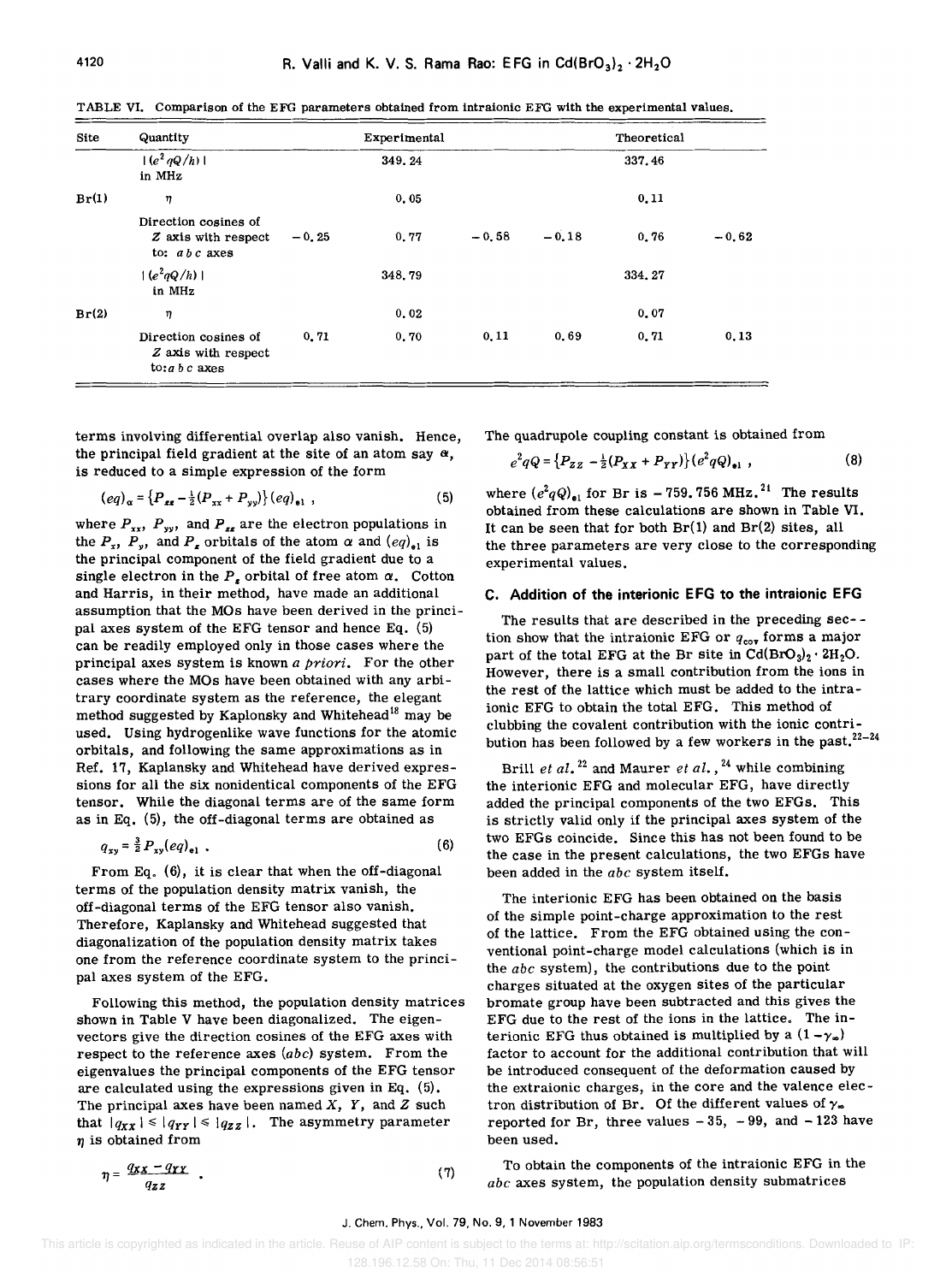|                                | $ (e^2 qQ/h) $<br>(MHz) | η     | Direction cosines <sup>a</sup> |      |         |
|--------------------------------|-------------------------|-------|--------------------------------|------|---------|
| $Br(1)$ site                   |                         |       |                                |      |         |
| Experimental                   | 349.24                  | 0.05  | $-0.25$                        | 0.77 | $-0.58$ |
| Theoretical                    |                         |       |                                |      |         |
| (i) $\gamma_{\infty} = -35$    | 326.46                  | 0.05  | $-0.15$                        | 0.80 | $-0.59$ |
| (ii) $\gamma_{\infty} = -99$   | 315.07                  | 0.11  | $-0.08$                        | 0.85 | $-0.52$ |
| (iii) $\gamma_m = -123$        | 313.50                  | 0.17  | $-0.06$                        | 0.86 | $-0.50$ |
| $Br(2)$ site                   |                         |       |                                |      |         |
| Experimental                   | 348.79                  | 0.02  | 0.71                           | 0.70 | 0.11    |
| Theoretical                    |                         |       |                                |      |         |
| (i) $\gamma_m = -35$           | 330.34                  | 0.07  | 0.70                           | 0.71 | 0.06    |
| (ii) $\gamma_{\infty} = -99$   | 333.54                  | 0,09  | 0.70                           | 0.71 | $-0.05$ |
| (iii) $\gamma_{\infty} = -123$ | 337.97                  | 0, 18 | 0.70                           | 0.71 | $-0.09$ |

TABLE VII. EFG parameters obtained from the addition of intraionic and interionic contributions compared with the experimental values.

<sup>a</sup>The direction cosines are with respect to  $a$ ,  $b$ , and  $c$  axes of the crystal.

shown in Table V have been used without diagonalization. Expressions of the type given in Eqs. (5) and (6) give the diagonal and off-diagonal elements of the tensor, respectively. Tensorial matrices of the interionic EFG and intraionic EFG are then added to obtain the total EFG in the *abc* axes system. This is then diagonalized to derive the values of the required EFG parameters. Table VII gives the results obtained.

#### **DISCUSSION**

The stereogram in Fig. 8 shows the directions of the *Z* axes obtained experimentally, for the different Br sites in the unit cell. The space group  $P2_12_12_1$  is a noncentro symmetric group and the different physically inequivalent sites are obtainable from one another by the application of the three nonintersecting twofold rotations which are the symmetry operations of the group. Since the directions of the principal field gradient axes are not affected by translation, the directions of the EFG axes at these sites must be related by the twofold rotations about the *a, b,* and *c* axes. From Fig. 7, it is clear that the directions of the *Z* axes that have been obtained from the experiment obey this symmetry.

Point-charge model calculations done in the past<sup>25</sup> have shown that the model is capable of predicting the directions of the EFG axes reasonably well, provided the correct geometry has been assumed. In the present investigation also this has been found to be true. As far as the coupling constants derived from point-charge model are concerned, the agreement or disagreement cannot be easily judged because of the uncertainty in the value of  $\gamma_{\infty}$ . However, it is noteworthy that in the present case, large values of  $\gamma_{\infty}$  in the range of - 200, are required to bring the coupling constants obtained from point-charge model, close to the experimental values.

For both the Br sites, the values of the asymmetry parameter  $\eta$  given by the point-charge model calculations are very much higher than the corresponding experimental values. The determination of  $\eta$  does not involve  $\gamma_{\infty}$  and hence is free from any uncertainty. Therefore, the agreement or disagreement observed in the value of  $\gamma_{\infty}$  can be taken as a measure of the success or failure of the point-charge model. Judging from this, it is clear that for the system under study, the conventional point-charge model is not successful.

On the other hand, when the covalent contribution from the particular bromate group (intraionic EFG) alone is considered the theoretical parameters agree very well with the experimental values.



FIG. 8, Stereogram showing the directions of the principal field gradient  $Z$  axes at the bromine sites in  $Cd(BrO<sub>3</sub>)<sub>2</sub> \cdot 2H<sub>2</sub>O$ . Circles correspond to Br(1) sites and squares correspond to Br(2) sites.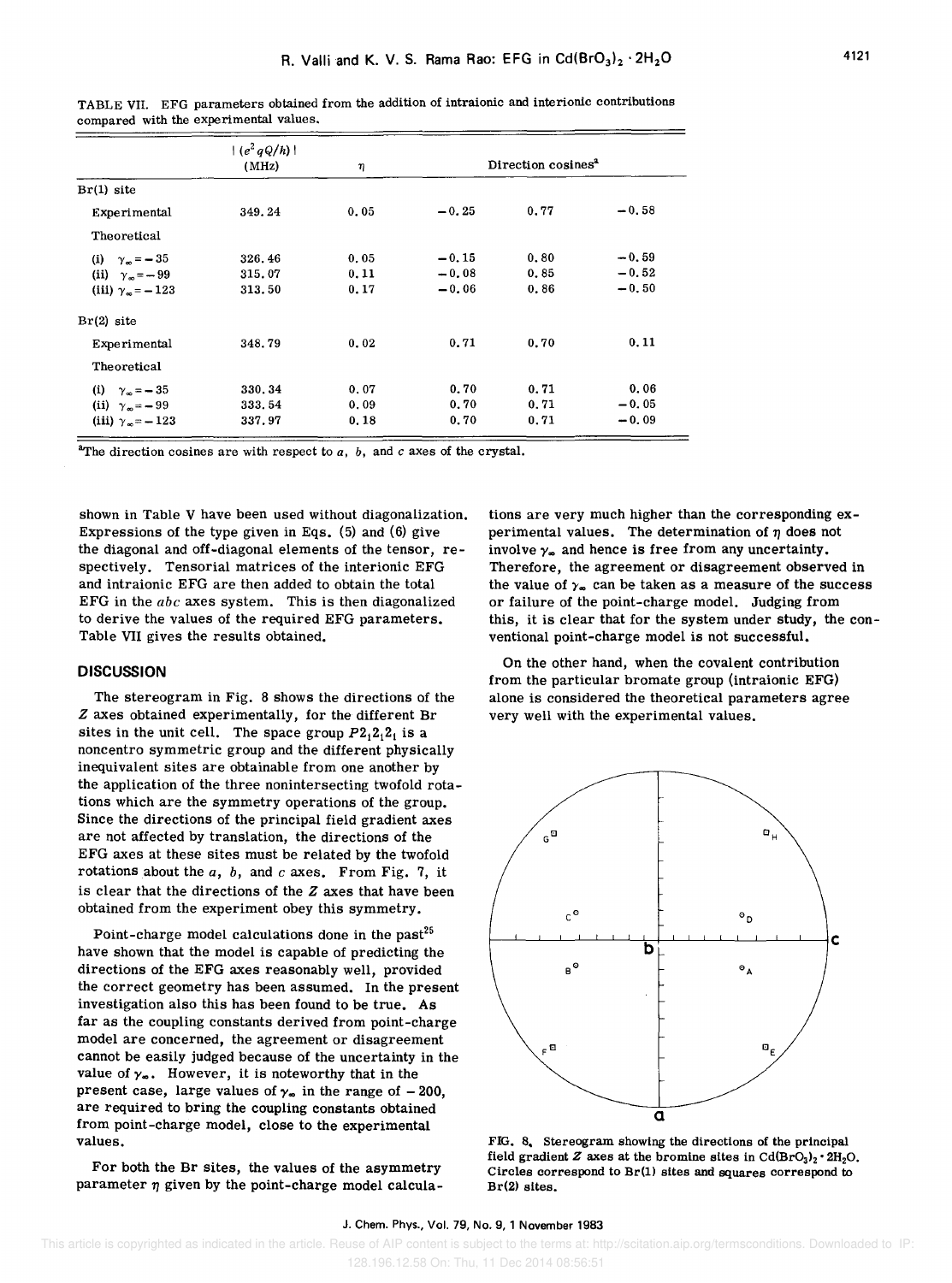The QCCs derived from intraionic EFG are less than the corresponding experimental values only by about 4%. The difference between the QCCs for the two sites, predicted by theory is nearly 3 MHz, while the experimental value at RT is less than 1 MHz. But it should be remembered that in the theoretical determination of the coupling constants, the motional averaging of the EFG has not been taken into account. The asymmetry parameters derived from these calculations are also higher than the corresponding experimental values but the agreement is far better than that obtained from the point-charge mOdel. The direction cosines of the *Z*  axes are also found to be much closer to the experimental values.

The fact that the QCCs that have been derived from the intraionic EFG are less than the corresponding experimental values only by a narrow margin proves that the main contribution to the EFG at the Br site comes from the corresponding bromate group. As far as the method adopted for the determination of intraionic EFG is concerned, in spite of its approximate nature, the method has yielded reasonably good results. Sichel and Whitehead<sup>21</sup> have already used the CNDO approximation for the determination of coupling constants in a number of small compounds like HCI, HBr, HI,  $NH_3$ , etc., and have observed that  $\mathrm{CNDO}/2$  method is well suited for the determination of QCC of halogens. The parametrization followed in the present work is along the lines of Hase and Schweig<sup>20</sup> and is not the same as that used by Sichel and Whitehead.<sup>26</sup> Hase and Schweig<sup>20</sup> have obtained the parameters from the optimization of bond lengths, bond angles, ionization potentials, and dipole moments and this method of parametrization is along the lines of the original CNDO/2 parametrization.<sup>27</sup> To our knowledge, the present work is the first case where the extension suggested in Ref. 20 has been used for the determination of EFG and from the present results, it may be believed that this extension<sup>20</sup> is capable of yielding correct values of  $QCCs$ .

In  $Cd(BrO<sub>3</sub>)<sub>2</sub> \cdot 2H<sub>2</sub>O$  there may be hydrogen bonding between the water molecules and the atoms of the bromate group. This bonding may to some extent, influence the electron population in the orbitals of the resonant atom. However, this effect could not be included in the present MO calculations, due to the nonavailability of data on the exact positions of the hydrogen atoms. The overlap effect of the bromine atom with the neighboring metal atom also has not been considered. However, the bromate salts are known to be highly ionic and therefore the neglect of this effect is not likely to affect the results seriously. .

Finally, coming to the addition of the interionic EFG to the molecular EFG, it is seen that the addition has not produced marked improvement over the results obtained purely from intraionic EFG. The addition of the lattice contribution has reduced the values of QCCs from the corresponding intraionic values, thus taking them further away from the experimental values. The reason for this may be that, the effect of induced moments is appreciable in this case and that the lattice contribution obtained from simple point-charge approximation

to the rest of the lattice is incorrect. This may be so, because in a few cases studied in the past, it has been observed that, the effect of the induced moments is so high that, the inclusion of them changes even the sign of the coupling constant.

If the variation of the EFG parameters with change in  $\gamma_{\infty}$  values is examined, it is interesting to note that for  $\gamma_{\infty}$  = -35, the EFG parameters obtained are closer to the experimental values than those obtained for  $\gamma_{\infty}$  $= -99$  and  $\gamma_{\infty} = -123$ , with the QCC obtained for the  $Br(2)$  site, being the only exception. This observation indicates that the values of  $\gamma_*$  for Br present in  $(BrO_3)^*$ group may be around  $-35$  and not as high as  $-99$  or  $-123.$ 

In conclusion, the following may be stated. From the present theoretical and experimental inVestigation on  $Cd(BrO<sub>3</sub>)<sub>2</sub> \cdot 2H<sub>2</sub>O$ , it has become clear that in bromates, of the contribution to the total EFG at any Br site, that due to the bromate group comprising the particular Br site is of prime importance and is constituting more than 95% of the total contribution. Any model in which this intraionic contribution is computed realistically, considering the covalent effects present in the group, is in all respects far superior to the conventional pointcharge model. This will be true for all the systems in which the resonant atom is situated in a polyatomic group.

#### **ACKNOWLEDGMENTS**

The authors are thankful to Dr. M. S. Gopinathan for the help in MO calculations. One of the authors (RV) is grateful to the University Grants Commission and Seethalakshmi Ramaswami College, Trichy, for granting fellowship under Faculty Improvement Programme.

- <sup>1</sup>S. L. Segel and R. G. Barnes, Catalogue of N. Q. interactions and resonance frequencies in solids, USAEC Report IS-520, Part I.
- ${}^{2}$ R. Moshier, Inorg. Chem. 3, 199 (1964).
- <sup>3</sup>P. U. Sakellaridis and C. A. Kagarakis, J. Mol. Struct. 14, 127 (1972).
- ${}^{4}$ R. Bersohn, J. Chem. Phys. 29, 326 (1958).
- ${}^{5}R$ . A. Bernheim and H. S. Gutowsky, J. Chem. Phys. 32, 1072 (1960),
- 6J. Ramakrishna, Indian J. Pure Appl. Phys. 4, 435 (1966).
- ${}^{7}V$ . V. Satyanarayana Murty and B. V. R. Murty, Z. Kristallogr. Kristallgeom. Kristallphys. Kristallchem. 148, 158 (1978).
- $8V$ . V. Satyanarayana Murty, Ph.D. thesis, Indian Institute of Technology, Madras, 1980.
- $9N.$  I. Golovastikov, Sov. Phys. Crystallogr. 24, 135 (1979).
- <sup>10</sup>P. Groth, *Chemische Krystallographic* (Von Wilhelm, Engelmann, 1917), Vol. 2.
- $^{11}$ T. P. Das and E. L. Hahn, Solid State Phys. Suppl. 1, 11 (1958).
- $^{12}E$ . G. Wikner and T. P. Das, Phys. Rev. 109, 360 (1958).
- <sup>13</sup>R. M. Sternheimer, Phys. Rev. 132, 1638 (1963).
- $14$ F. D. Feiock and W. R. Johnson, Phys. Rev. 187, 39 (1969).
- 15K. D. Sen and P. T. Narasimhan, *Advances in NQR,* edited
- by J. A. S. Smith (Heyden, London, 1974), Vol. 1.  $^{16}$ G. Burns and E. G. Wikner, Phys. Rev. 121, 155 (1961).
- 
- <sup>17</sup>F. A. Cotton and C. B. Harris, Proc. Natl. Acad. Sci. U.S.A.